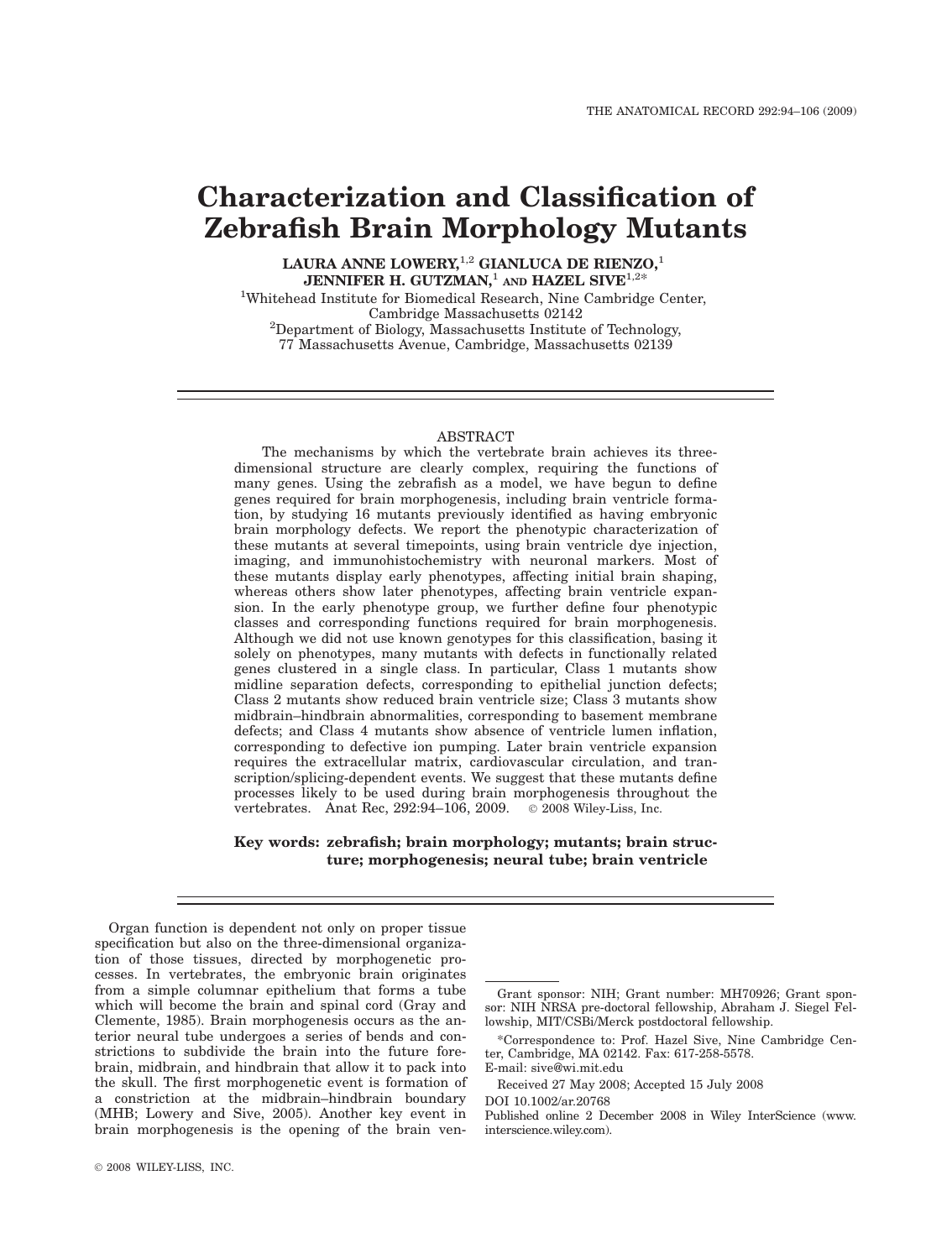tricles, cavities inside the brain which contain cerebrospinal fluid (Lowery and Sive, 2005). Correct brain structure is intimately connected to normal brain function, as abnormalities in brain structure during development are correlated with a wide range of neurodevelopmental disorders (Kurokawa et al., 2000; Gilmore et al., 2001; Hardan et al., 2001; Rehn and Rees, 2005; Nopoulos et al., 2007).

Brain morphogenesis requires the function of many genes, but few have been well characterized. The zebrafish is an ideal model system for analysis of brain morphogenesis, since embryos can be live imaged at singlecell resolution, and mutants can be identified. The early structure of the zebrafish brain is very similar to that of other vertebrates, including chicken, rat and human, further indicating that this is a useful model system (Tropepe and Sive, 2003; Lowery and Sive, 2004; Jo et al., 2005). In order to identify the genetic mechanisms that regulate brain morphogenesis, we have examined 16 zebrafish brain mutants previously suggested to have abnormal embryonic brain morphology, identified in two large-scale mutagenesis screens (Jiang et al., 1996; Schier et al., 1996). Together Schier et al. (1996) and Jiang et al. (1996) identified 33 mutants with various embryonic brain morphology defects, 23 of which were described as having specific defects in embryonic brain ventricle morphology, through limited analyses. Through the generous sharing of the zebrafish community, we established 16 of these lines in our lab. In this report, we describe the brain phenotypes of these 16 mutants in more detail, including three mutants, nagie oko, snakehead, and whitesnake, on which we have published (Lowery and Sive, 2005; Lowery et al., 2007). On the basis of these data, we classify these mutants and describe some of the processes required for normal brain morphogenesis.

# MATERIALS AND METHODS Fish Lines and Maintenance

Danio rerio fish were raised and bred according to standard methods (Westerfield, 1995). Embryos were kept at  $28.5^{\circ}$ C and staged as described previously (Kimmel et al., 1995). Times of development are expressed as hours of postfertilization (hpf). All procedures on live animals and embryos were approved by the Massachusetts Institute of Technology Committee on

Animal Care.<br>Lines used were:  $snk^{to273a}$ ,  $at l^{tc234b}$ ,  $ot l^{ta76b}$ ,  $wis^{tr241}$ ,  $vip^{tw212e}$  (Jiang et al., 1996), nok $^{m227'}$ , has $^{m567}$ , ome $^{m98}$ (Malicki et al., 1996),  $zon^{m163}$ ,  $ful^{m133}$ ,  $ln\ell^{m551}$ ,  $log^{m673}$ ,  $e$ sa $^{m725}$ , sly $^{m86}$  (Schier et al., 1996),  $\textit{gup}^{hi1113B}$ (Amsterdam et al., 2004),  $nat^{t143c}$  (Trinh and Stainier, 2004),  $mot^{mot\_m807}$  (Guo et al., 1999). As mot and ott are allelic, these two alleles were used interchangeably in our mutant analysis.

# Brain Ventricle Imaging

Brain ventricle imaging was performed as described previously (Lowery and Sive, 2005). Briefly, embryos were anesthetized in 0.1 mg/mL Tricaine (Sigma) dissolved in embryo medium prior to hindbrain ventricle microinjection with 2–10 nl dextran conjugated to rhodamine (5% in 0.2 mol/L KCl, Sigma), and then embryos

were imaged by light and fluorescence microscopy with a Leica dissecting microscope, using a KT Spot Digital Camera (RT KE Diagnostic Instruments). Images were superimposed in Photoshop 6 (Adobe).

# Immunohistochemistry

Whole-mount immunostaining was carried out using mouse anti-acetylated alpha tubulin (Sigma, 1:1000), mouse anti-neurofilament RM044 (Zymed no. 13-0500, 1:50), mouse anti-zn8 (Developmental Studies Hybridoma Bank, 1:20), and rabbit anti-Mpp5 polyclonal antibody (Wei and Malicki, 2002) (1:500). Goat anti-mouse Alexa Fluor 488 and anti-rabbit Alexa Fluor 488 (Molecular Probes, 1:500) were used as secondary antibodies.

For labeling with acetylated tubulin and RM044 antibodies, dechorionated 36 hpf embryos were fixed in 2% tricloroacetic acid for 3 hr at room temperature, washed in PBS, permeabilized in 0.5% Triton X in PBS and blocked in 0.5% Triton X, 10% normal goat serum, 0.1% BSA in PBS for 3 hr, prior to incubation in antibody. Brains were flat mounted in glycerol and imaged with confocal microscopy.

For labeling with zn8 antibody, dechorionated 30 hpf embryos were fixed in 4% paraformaldehyde overnight at  $4^{\circ}$ C, then rinsed in phosphate buffer and permeabilized in 0.5% Triton X in phosphate buffer. Blocking was done for 4 hr at room temperature in 0.5% Triton X, 10% normal goat serum, 0.1% BSA in phosphate buffer. Brains were flat mounted in glycerol and imaged with confocal microscope.

For labeling with anti-Mpp5 antibody and phalloidin-Texas Red, embryos were fixed in 4% paraformaldehyde for 2 hr at room temperature, then rinsed in PBS and dechorionated. Blocking was done for 4 hr at room temperature in 0.5% Triton X, 4% normal goat serum, in phosphate buffer. Phalloidin conjugated to Texas Red (Sigma, 1:1000) was used to label actin filaments.

To block pigmentation, embryos were incubated in 0.2 mM 1-phenyl-2-thiourea in embryo media beginning at 22 hpf.

# Live Confocal Imaging

Boron-dipyroomethene (BODIPY) ceramide (Fl C5, Molecular Probes) was dissolved in dimethyl sulfoxide (DMSO) to a stock concentration of 5 mmol/L. Embryos were soaked in 50 nmol/L BODIPY ceramide solution overnight in the dark. The embryos were then washed, dechorionated, and placed in wells in 1% agarose for confocal microscopy. Confocal imaging was performed using a Zeiss LSM510 (laser scanning microscope, LSM), using standard confocal imaging techniques (Cooper et al., 1999). Confocal images were analyzed using LSM software (Zeiss) and Photoshop 6.0 (Adobe).

#### In Situ Hybridization

RNA probes containing digoxigenin-11-UTP were synthesized from linearized plasmid DNA for pax2.1 (Krauss et al., 1996), krox20 (Oxtoby and Jowett, 1993), zic1 (Grinblat et al., 1998), and shh (Krauss et al., 1993) as described (Harland, 1991). Standard methods for hybridization and for single color labeling were used as described elsewhere (Sagerstrom et al., 1996). After staining, embryos were fixed in 4% paraformaldehyde over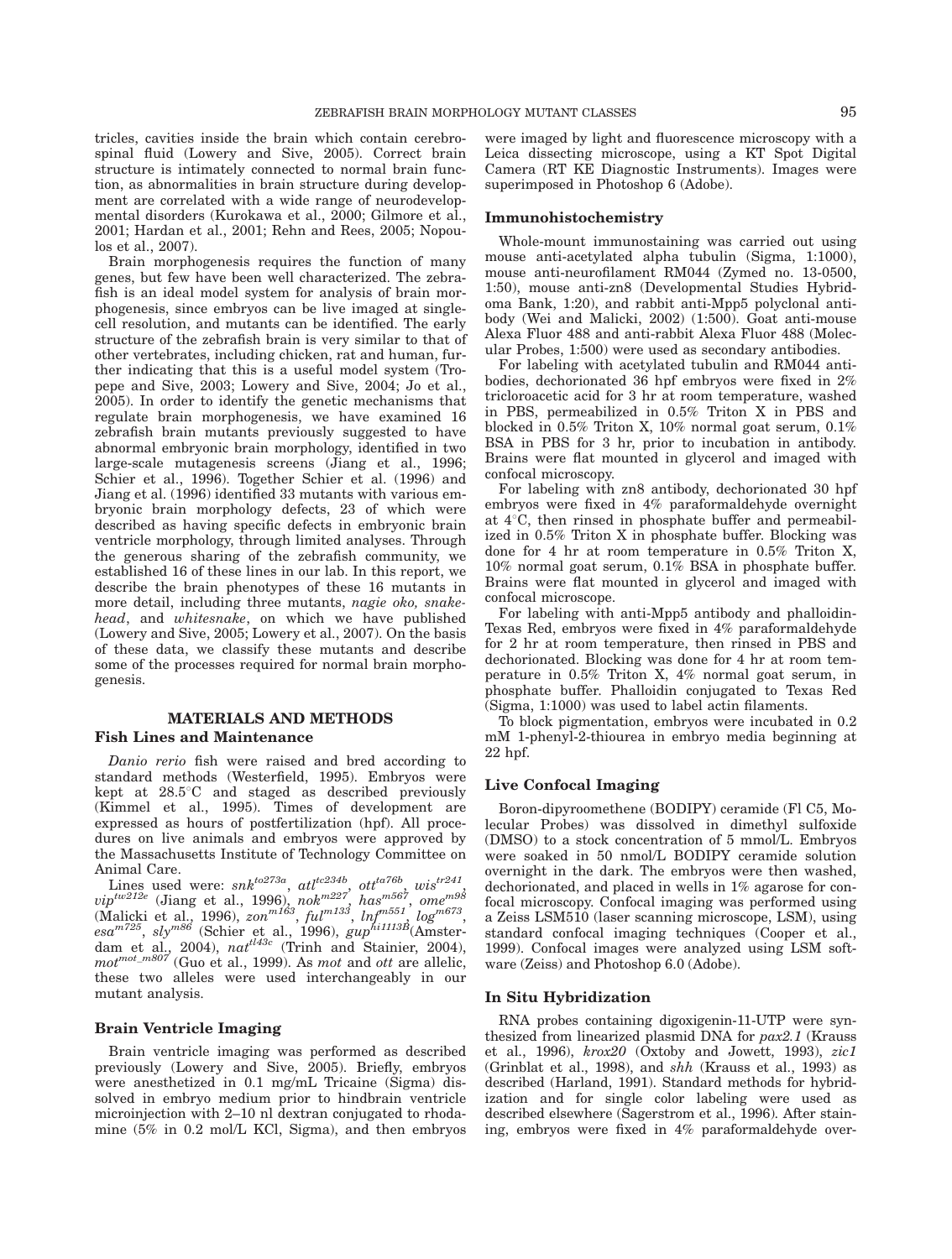night at  $4^{\circ}$ C and washed in PBS prior to mounting in glycerol and imaging with a Nikon compound microscope.

# RESULTS AND DISCUSSION Mutants Can Be Classified Based on Brain Morphology and Timing of Phenotype Onset

We previously suggested that early brain morphogenesis in zebrafish occurs in two phases (Lowery and Sive, 2005). The first phase, occurring between 17 and 24 hpf, includes the shaping of the brain epithelium, as the straight neural tube undergoes regionally specific bends and opens to form the brain ventricles (Lowery and Sive, 2005). During the second phase, which occurs between 24 and 36 hpf, along with the onset of heartbeat and circulation, both the amount of brain tissue and the volume of the brain ventricles increase substantially (Lowery and Sive, 2005; Mueller and Wullimann, 2005; Bayer and Altman, 2007).

In order to examine the phenotypes of brain morphology mutants, we first analyzed initial brain morphogenesis of each mutant between 17 and 36 hpf using brightfield microscopy (Table 1; data not shown). One criterion for calling each mutant a ''brain morphology'' mutant is that it makes a healthy neural tube with no visible necrosis through at least 20 hpf (not shown), implying that earlier stages of neural development, including neurulation, are normal. We observed that the abnormal brain phenotypes of 13 mutants are obvious by 20–21 hpf, indicating that initial brain shaping and opening are perturbed. The remaining three mutants  $(vip, nat, wis)$ appear to have wild-type brain morphology until 28 hpf, at which point brain morphology defects become apparent, indicating that these mutants are defective in later brain expansion (Table 1).

Brain morphogenesis occurs on neuroepithelium that has already acquired initial anteroposterior and dorsoventral pattern. We therefore asked whether any early brain phenotypes result from patterning defects. We extended analyses of patterning performed by Schier et al., 1996 and Jiang et al., 1996 using in situ hybridization for the anteroposterior markers krox20 and pax2a, and the dorsoventral patterning markers shh and zic1. No abnormalities are obvious, although we cannot exclude subtle perturbations (data not shown).

All 13 early mutants appear to have brain ventricles of reduced size, as assayed by brightfield microscopy. For these mutants, we extended analyses at two timepoints by injecting a fluorescent dye into the brain cavity to highlight the brain ventricular space (Lowery and Sive, 2005). From observation of the brain morphology defects, we determined that the 13 early brain mutants can be divided into four phenotypic classes. We did not use known genotypes for this classification, but based it solely on the specific morphological phenotypes we observed. It was notable, however, that where affected genes are known, mutants with defects in related genes cluster together, showing similar phenotypes. The four classes are:

- Class 1—Midline separation defects.
- Class 2—Reduced ventricle size.
- Class 3—MHB abnormalities.
- Class 4—Absence of lumen inflation.

# Initial Brain Shaping—Class 1—''Midline Separation'' Defects (nok, ome, has, zon, atl)

In Class 1 mutants, dye injection into the ventricles highlights that distinct locations along the brain tube midline appear to remain shut. We have termed this a defect in ''midline separation''. After neurulation in wildtype zebrafish, the neural tube is closed but shows a distinct midline (Lowery and Sive, 2004). Subsequently, the tube opens at the midline, leaving the ventricular space centrally (that is filled with fluid) (Fig. 1A). But in the five mutants that comprise this class, nok, ome, has, zon, and atl, brain ventricle injections show that midline separation is perturbed, and the hindbrain, in particular, does not open uniformly (Fig. 1B,C,E–L). In several of these mutants, opening of the forebrain and midbrain is also perturbed. At 24 hpf, either the brain midline does not open at all (as in nok, Fig. 1B, and in forebrain and midbrain of zon, Fig. 1H), or there are localized regions where the hindbrain tube does not separate at the midline (arrows, Fig. 1C,G–I). These phenotypes persist through at least 36 hpf (Fig. 1E,F,J–L). Thus, the defect is not simply a lack of lumen inflation, but may indicate that the neuroepithelial cells are abnormal and remain touching in discrete locations throughout the tube. This is visible both by brightfield microscopy after ventricle injection and also at higher resolution using live confocal imaging after soaking the embryos in BOD-IPY-ceramide (Fig. 2B,E).

As will be discussed further below, it is not clear why midline separation is abnormal in these mutants. One possibility is that cells are abnormally adhesive across the midline. Apicobasal polarity is disrupted in some of these mutants (see below) and this may be required for a loss of adhesion and cell separation at the apical surface. A second, related, possibility is that with loss of apicobasal polarity, cell junctions form across the midline, preventing midline separation. A third possible reason for midline separation defects is that cell shape and/ or ability to move is abnormal. In general, high-pressure injection into the brain ventricles of these mutants cannot completely separate the neural tube midline, which therefore seems stuck shut in places (data not shown), however, the specific reasons that the midline does not separate will require additional analyses.

Three of the mutants in this group (*nok*, *ome*, *has*) correspond to mutations in genes previously implicated in epithelial polarity and junction formation. The most severe midline separation mutant is *nagie oko* (nok), which has a mutation in the  $mpp5$  gene encoding a MAGUK protein localized to apical junction complexes (Wei and Malicki, 2002). This mutant has an almost straight brain tube with no or little midline opening at 24 hpf (Fig. 1B). When dye is injected into the midline where the hindbrain ventricle normally opens, the dye does not diffuse into other areas of the brain, suggesting that the brain tube is stuck shut (Fig. 1B). This defect persists through 36 hpf (Fig. 1E). We have previously observed in histological sections that nok mutants have a disorganized epithelium with no continuous midline, although there are small, intermittent regions with a midline present (Lowery and Sive, 2005). We suggest that these obstructions in the midline correspond to locations where the brain tube is stuck shut.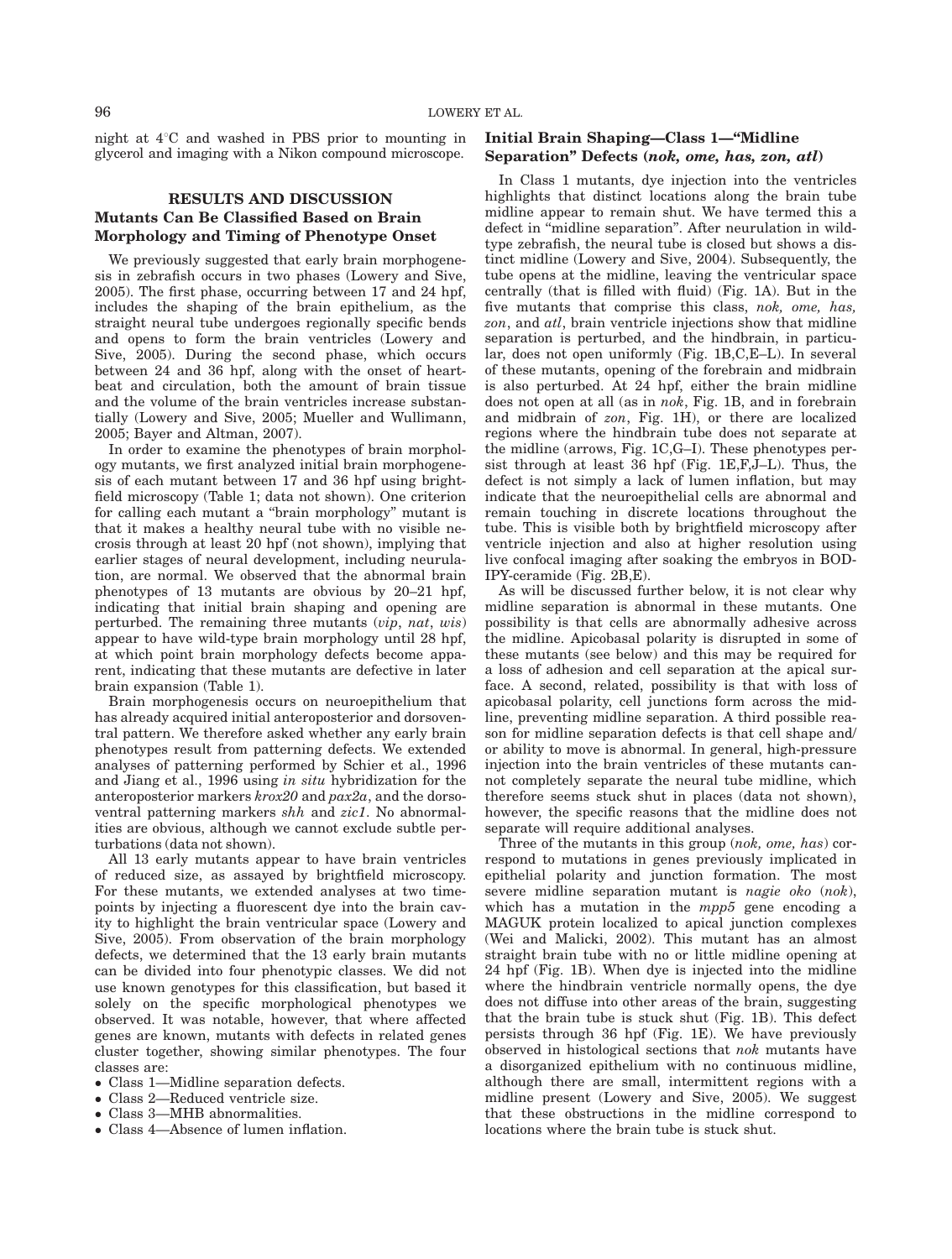| ZEBRAFISH BRAIN MORPHOLOGY MUTANT CLASSES |                                                                        |                         |                                                                                                                                                                               |                                                                                                                                                              |                                                                          |                                                                                            |                                                                    |                                                                       |                                           |                                                                                                                                                                                                                                                                                                                                                                                                                                                                                                                                                                                                                                                                                                                                                                                | 97 |
|-------------------------------------------|------------------------------------------------------------------------|-------------------------|-------------------------------------------------------------------------------------------------------------------------------------------------------------------------------|--------------------------------------------------------------------------------------------------------------------------------------------------------------|--------------------------------------------------------------------------|--------------------------------------------------------------------------------------------|--------------------------------------------------------------------|-----------------------------------------------------------------------|-------------------------------------------|--------------------------------------------------------------------------------------------------------------------------------------------------------------------------------------------------------------------------------------------------------------------------------------------------------------------------------------------------------------------------------------------------------------------------------------------------------------------------------------------------------------------------------------------------------------------------------------------------------------------------------------------------------------------------------------------------------------------------------------------------------------------------------|----|
|                                           |                                                                        | Reference               | Schier et al., 1996; Horne-Badovinac et al., 2001)<br>Schier et al., 1996; Omori and Malicki, 2006)<br>Schier et al., 1996; Wei and Malicki, 2002)<br>1996)<br>Schier et al., | (Jiang et al., 1996)<br>(Jiang et al., 1996; Wang et al., 2006)<br>(Jiang et al., 1996; Schier et al., 1996)<br>Schier et al., 1996)<br>Schier et al., 1996) | Jiang et al., 1996; Schier et al., 1996;<br>Schier et al., 1996)         | Jiang et al., 1996; Schier et al., 1996;<br>Parsons et al., 2002)<br>Parsons et al., 2002) | Jiang et al., 1996; Schier et al., 1996;<br>Lowery and Sive, 2005) | (Jiang et al., 1996; Trinh and Stainier, 2004)<br>Jiang et al., 1996) | Schier et al., 1996; Lowery et al., 2007) | As the only obvious mutant phenotype other than reduced ventricle height is lack of heartbeat, we speculate that the vip gene is important for some aspect of<br>The reticulospinal neurons of log were usually similar to wild-type, as shown in Fig. 4Q, but there were occasional missing neurons at low frequency $(10-20\%)$ ,<br>$^{\text{b}}$ It is noted when obvious neuronal abnormalities are detected by whole mount immunohistochemistry. Cells left blank indicate no abnormalities are detected,                                                                                                                                                                                                                                                                |    |
|                                           | $\mathbb O$                                                            | $\rm{c}$                |                                                                                                                                                                               | $\mathbf{c}$<br>$\rm ^{\rm c}$<br>$\infty$<br>$\rm ^{\rm c}$                                                                                                 | $\rm{c}$                                                                 | $\rm{c}$                                                                                   |                                                                    | <b>ER</b><br>g                                                        |                                           |                                                                                                                                                                                                                                                                                                                                                                                                                                                                                                                                                                                                                                                                                                                                                                                |    |
|                                           | abnormalities <sup>b</sup><br>Neuronal<br>ರ                            | Ъb                      | Иų                                                                                                                                                                            | hb <sup>f</sup><br>dd<br>Ъh<br>dd                                                                                                                            | Ъb                                                                       | hb                                                                                         |                                                                    | 昆昆                                                                    |                                           |                                                                                                                                                                                                                                                                                                                                                                                                                                                                                                                                                                                                                                                                                                                                                                                |    |
|                                           | $\circ$                                                                | கி                      |                                                                                                                                                                               | $\mathbf{f}^{\mathsf{g}}$                                                                                                                                    | £,                                                                       |                                                                                            |                                                                    | ₽₹                                                                    |                                           |                                                                                                                                                                                                                                                                                                                                                                                                                                                                                                                                                                                                                                                                                                                                                                                |    |
|                                           | $\begin{array}{c} \rm{phenotype}\\ \rm{on set}^a \end{array}$<br>Brain | (hpf)                   | $\Omega$<br>$\overline{21}$                                                                                                                                                   | <b>ggaggggag</b>                                                                                                                                             |                                                                          | 21                                                                                         | 19                                                                 | 88<br>88<br>88                                                        |                                           |                                                                                                                                                                                                                                                                                                                                                                                                                                                                                                                                                                                                                                                                                                                                                                                |    |
|                                           |                                                                        | Gene function           | Junctions/epithelium<br>Junctions/epithelium<br>Junctions/epithelium<br>$\Xi$<br>$\Xi$                                                                                        | Transcription<br>$\Xi$<br>$\overline{R}$<br>$\Xi$<br>E                                                                                                       | Extracellular matrix                                                     | Extracellular matrix                                                                       | Na+K+ ATPase                                                       | Extracellular matrix<br>$\mathbf{N} \mathbf{D}^\mathtt{h}$            | Splicing/transcription                    |                                                                                                                                                                                                                                                                                                                                                                                                                                                                                                                                                                                                                                                                                                                                                                                |    |
|                                           |                                                                        | Gene                    | mpp5<br>prkci<br>crb2<br><b>BB</b>                                                                                                                                            | $med12$<br>昆昆<br>$\Xi$                                                                                                                                       | lameI                                                                    | lambda1                                                                                    | atplal                                                             | fn1<br>g                                                              | sfpq                                      |                                                                                                                                                                                                                                                                                                                                                                                                                                                                                                                                                                                                                                                                                                                                                                                |    |
|                                           | $\mathbf{Locus}^{\text{alle}}$                                         |                         | $has^{m567}$<br>$n o k^{m 227}$<br>$zon^{m163}$<br>$at\!t^{cc\!34b}$<br>$\it{ome}^{m98}$                                                                                      | $log_{m725}^{m673}$ esa<br>$\mathit{ful}^{miss}$<br>$_{ott}$ $_{16}$<br>$\inf_{22}$                                                                          | $\ensuremath{\mathrm{s}\ell}\xspace\ensuremath{\mathrm{y}^{m86}}\xspace$ | $\mathit{gup}^{hill13B}$                                                                   | $snk^{to273a}$                                                     | $vip^{tw212e}$<br>$\dot{n \dot{a}} t^{t43c}$                          | $wis^{tr241}$                             |                                                                                                                                                                                                                                                                                                                                                                                                                                                                                                                                                                                                                                                                                                                                                                                |    |
|                                           |                                                                        | Brain phenotype (Class) | Initial shaping and inflation<br>Midline separation defects<br>(Class 1)                                                                                                      | Reduced ventricle<br>size $(Class 2)$                                                                                                                        | MHB abnormalities (Class 3)                                              |                                                                                            | Absence of lumen inflation<br>$\left(\text{Class } 4\right)$       | Later brain ventricle expansion<br>Reduced ventricle height           | Abnormal morphology                       | "The phenotype of esa mutants was quite variable, ranging from severely disrupted axon scaffolds to wild-type-like scaffolds.<br>"Axon scaffolds in the forebrain are labeled with acetylated tubulin antibody at 36 hpf.<br>${}^{4}$ Reticulospinal neurons in the hindbrain are labeled with RM044 antibody at 36 hp.<br>Many reticulospinal neurons of wis were absent, as shown in Lowery et al., 2007.<br>Commissural neurons in the hindbrain are labeled with zn8 antibody at 30 hpf.<br>although there may be subtle defects which are not apparent.<br>with phenotypes similar to the other mutants in this group.<br>ND, not determined; MHB, midbrain-hindbrain boundary.<br>aOther embryonic phenotypes may be visible earlier.<br>heart development and function. |    |

TABLE 1. New classifications of brain morphology mutants TABLE 1. New classifications of brain morphology mutants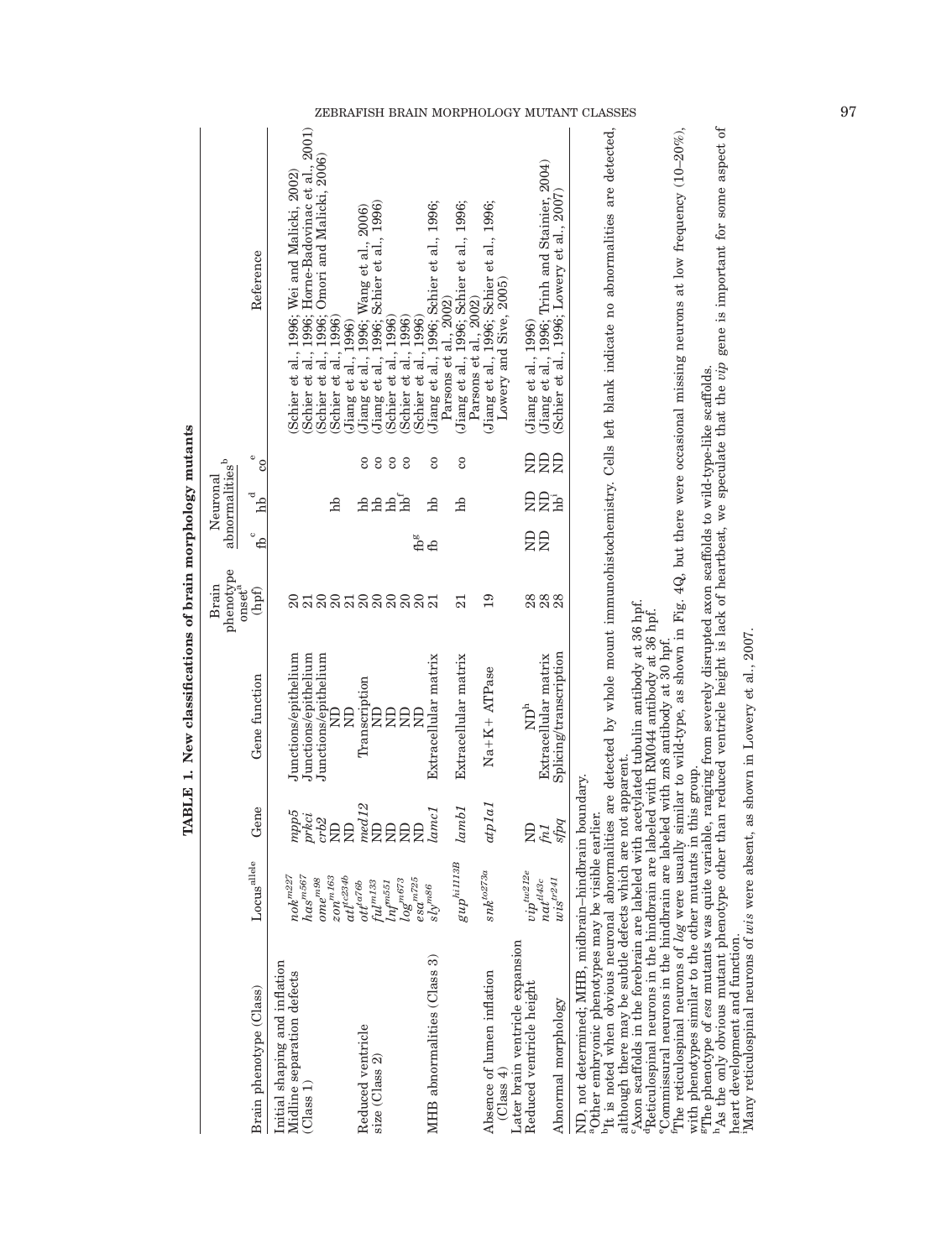98 LOWERY ET AL.



Fig. 1. Brain ventricle injections of midline separation defects mutants (Class 1, described in the text). Dorsal views of living, anesthetized embryos are shown, anterior to right, at 22 hpf (A–C,G–I) and 32–36 hpf (D–F,J–L) with brightfield microscopy. Ventricles are injected with rhodamine–dextran. Compared with WT (A,D), the left and right sides of the brain tube do not open uniformly in the midline separation

Two mutants, oko meduzy (ome) and heart and soul  $(has)$  which have mutations in the  $crb2a$  and  $prkci$ genes, respectively (Horne-Badovinac et al., 2001; Omori and Malicki, 2006) display almost identical brain phenotypes. Both have relatively normal forebrain and midbrain shaping, but disrupted hindbrain opening, with several small openings instead of one large opening at 24 hpf (Fig. 1C,G), persisting through 36 hpf (Fig. 1F,J). Unlike the nok mutant (in which regions of the midline do not form), both ome and has appear to form a continuous midline throughout the neuroepithelium. Yet, the midline still does not separate in certain locations throughout the hindbrain.

The Mpp5, Crb2a, and Prkci proteins colocalize at the apical surface of neuroepithelia and control apical junction formation and epithelial apicobasal polarity (Horne-Badovinac et al., 2001; Hsu et al., 2006; Omori and Malicki, 2006), although the mechanisms underlying the brain phenotypes in these mutants have not yet been thoroughly explained. While the adherens junctions of the nok mutant are disrupted, as assayed by localization of adherens junction-associated actin foci (Lowery and Sive, 2005), the junctions in the brain epithelium of both ome and has mutants appear normal upon analysis of

mutants (B–L). In nok (B,E) dye injected into the hindbrain ventricle does not move. In the other mutants, (C,F) ome, (G,J) has, (H,K) zon, (I,L) atl, there are regions where the tube opens separated by places where the sides appear to be touching (arrows). The ventricles of WT are labeled for comparison. F: forebrain ventricle, M: midbrain ventricle, H: hindbrain ventricle.

adherens junction-associated actin foci, even in the hindbrain regions (Fig. 3B,C), consistent with previous reports in other regions of the neuroepithelium (Horne-Badovinac et al., 2001; Omori and Malicki, 2006). However, localization of the apical junction protein, Mpp5 (mutated in nok), is partially disrupted in the ome mutant (Fig. 3E), but not in the has mutant (Fig. 3F). Whereas Mpp5 localizes solely to the apical junctions in wild-type neuroepithelia (Fig. 3D), in the *ome* mutant, Mpp5 is also mislocalized throughout the cells as assayed by immunohistochemistry (Fig. 3E). Thus, while the adherens junctions of these mutants appear normal according to actin localization, at least one junction component, Mpp5, is not properly localized in the ome mutant.

How do apical junction complex proteins regulate brain morphogenesis? In the case of the nok mutant, the neural tube midline is defective immediately after neurulation (Lowery and Sive, 2005), suggesting that Mpp5 may be required prior to neural tube closure, for normal epithelial integrity, apicobasal polarity, and formation of a midline corresponding to a plane of cell separation. In the case of ome and has, the neural tube does open in places, suggesting that the midline forms normally, and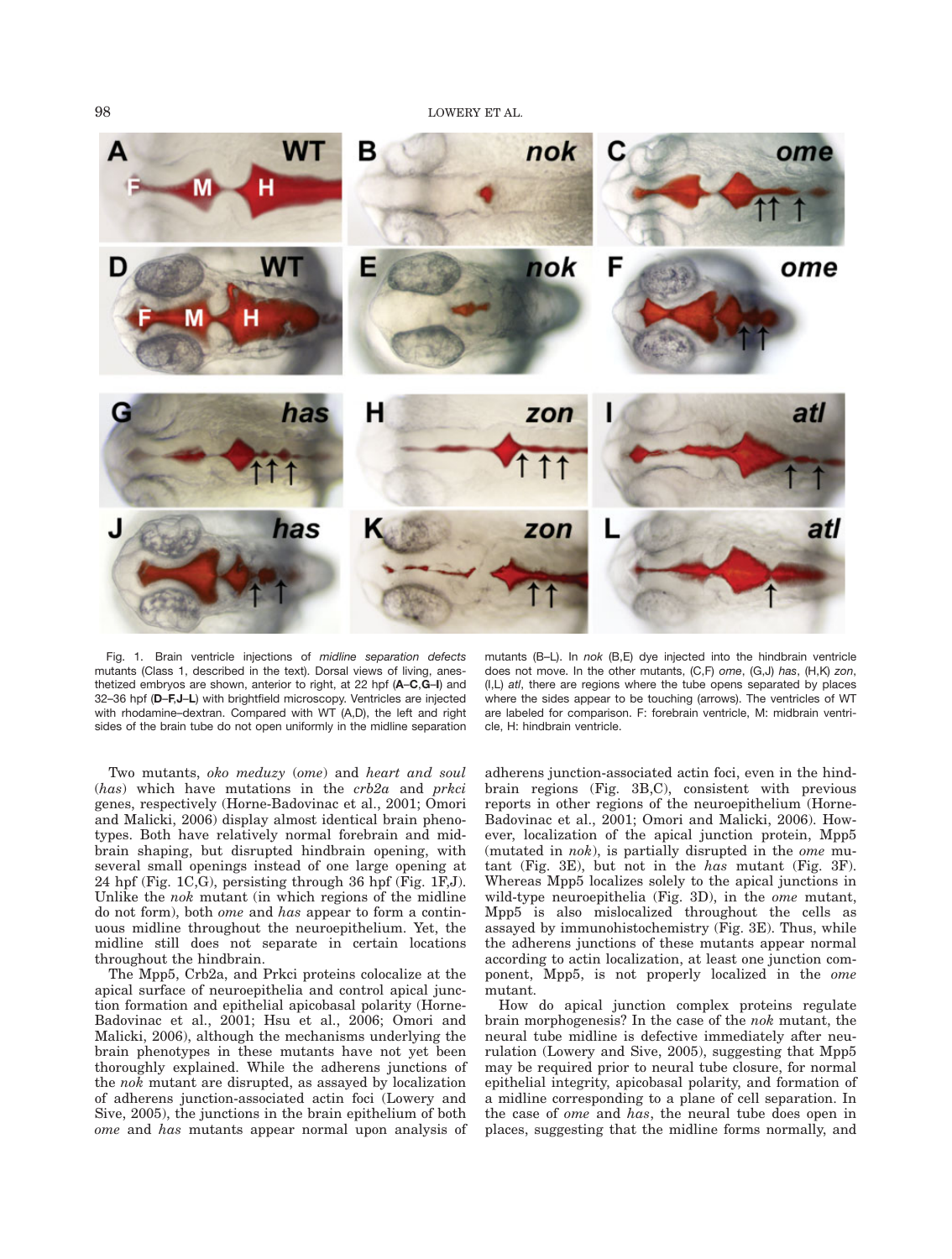

Fig. 2. Brain morphology comparison of Class 1 and Class 2. (A– C) Hindbrain dorsal views of living, anesthetized embryos are shown, anterior to right, at 22 hpf with brightfield microscopy, after dye injection. While Class 1 has locations along the brain tube where the left and right sides are opposed (B, has mutant), the sides of Class 2 brain tube separate normally (C, Inf mutant). (D-F) Hindbrain horizontal con-

focal sections after soaking embryos in BODIPY-ceramide to highlight cell outlines. Bright green identified hindbrain ventricle space. Neuroepithelial cells of Class 1 touch at the midline, or are perhaps fused (E, arrows, zon mutant), however fluid separates left and right sides of Class 2 (F, lnf mutant).

the adherens junction-associated actin localization appears normal. However, we observed that at least one apical component, Mpp5, is mislocalized in the ome mutant (Fig. 3E), and it is possible that other apicobasal polarity components are also disrupted. Thus, apicobasal polarity defects may lead to a neuroepithelium with compromised integrity and inability to separate at the midline. For example, during gut tube formation, has often shows multiple small lumens rather than one large one, because of a lack of apical clustering of adherens junctions (Horne-Badovinac et al., 2001). Further investigation will be required to determine the precise mechanisms that are disrupted in each mutant, and how these regulate midline separation. However, our analysis indicates that the apical junction components, Mpp5, Crb2a, and Prkci, may function together to promote neuroepithelial midline separation, and that Mpp5 apical localization requires function of Crb2a, but not Prkci.

Two additional mutants, *zonderzon* (*zon*) and *atlantis* (atl), corresponding to unknown mutations, also show variable midline separation defects. While the zon midline separation defect can be severe at 24 hpf (Fig. 1H) and persist through 36 hpf (Fig. 1K), the expressivity is variable. The *atl* mutant consistently shows a mild midline separation defect, with at least one point of contact at the midline within the hindbrain between 24 and 30 hpf (Fig. 1I,L, arrows). This mutant is the least severe

of the group, and in some, the brain appears wild-type by 36 hpf. The atl mutant is also the only mutant described in this paper in which some homozygous mutants are viable. Further analysis of zon and atl and identification of their corresponding genes will be required to understand the underlying cause of the midline separation phenotype and if they are related to epithelial integrity.

One question we have considered is the relationship between early brain morphology and neuronal development and function. In particular, do any of these midline separation mutants also display neuronal abnormalities? We examined several axon tracts in the early embryo, looking at the early axon scaffolds in the forebrain and midbrain at 36 hpf, which can be visualized with an antibody to acetylated tubulin (Chitnis and Kuwada, 1990), at the reticulospinal neurons in the hindbrain at 36 hpf with an antibody to neurofilament M (Pleasure et al., 1989), and at commissural neurons in the hindbrain at 30 hpf with the zn8 antibody (Trevarrow et al., 1990). Within this mutant class, all neuronal tracts appear normal, although the zon mutant displays occasional defects of the reticulospinal neurons (data not shown). These data suggest that the midline separation defects in these mutants and formation of the early axon scaffold are under independent control.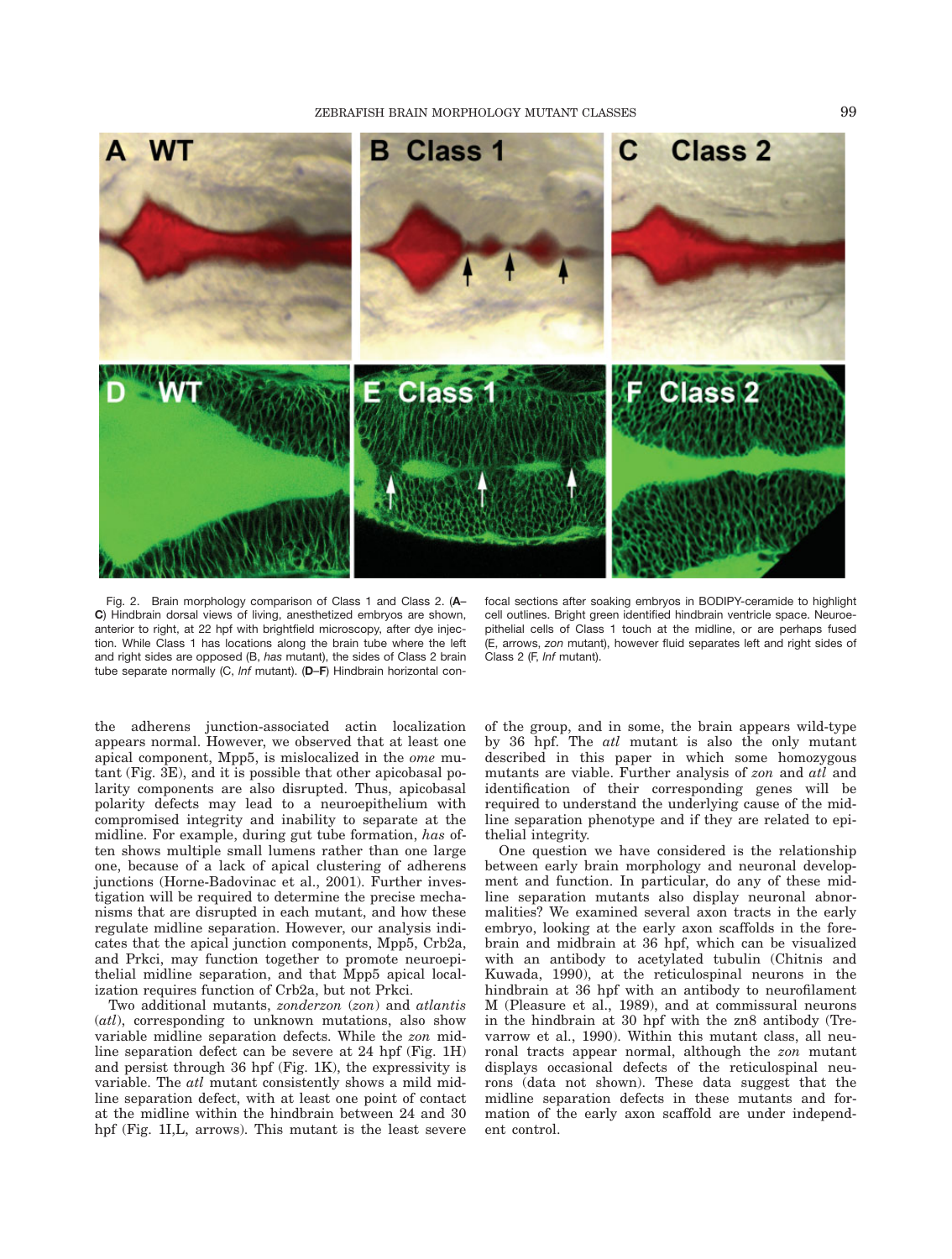100 LOWERY ET AL.



Fig. 3. Epithelial junction analysis of ome and has mutants. Confocal images of 24 hpf flat-mounted embryos in horizontal section through midbrain and hindbrain. (A–C) Phalloidin-Texas Red labels adherens junction-associated actin of wild type (A), ome mutant (B), has mutant (C). Actin is enriched at the apically localized adherens junctions, and actin localization is normal in the mutants. (D-F) Mpp5 antibody labeling (green) of wild type (D) ome mutant (E), and has

mutant (F) with phalloidin-Texas Red as counterstain (red). Mpp5 is apically localized in wild-type. In ome, while some Mpp5 localizes normally to the junctions, it is also present throughout the entire neuroepithelium (E). Localization is normal in has (F). Part of the midbrain ventricular surface is not visible in the plane of section, but junctions are normal in those planes. M midbrain, H hindbrain.

# Initial Brain Shaping—Class 2—Reduced Ventricle Size (lnf, ful, ott, log, esa)

The second class of early mutants, including *landfill* (lnf), fullbrain (ful), otter (ott), logelei (log), and eraserhead (esa), exhibit reduced brain ventricle size and occasional misshapen midbrain tissue at 24 and 36 hpf, but show no other significant phenotypic abnormalities of brain morphology (Fig. 4A–L). After dye injection into the ventricles, the phenotypes of these mutants may appear similar to those in Class 1 as described earlier, although several comparisons indicate that these classes

are distinct. Ventricle injection at high pressure showed that the brain ventricles of all of these Class 2 mutants can open normally, and the midlines of these mutants appear to separate normally (Fig. 2C). Similarly, the adherens junction-associated actin foci localize normally in these mutants, and BODIPY-ceramide outlining of cells shows that the two sides of the brain tube do not touch as in Class 1 (data not shown, and Fig. 2F).

The brain phenotypes of  $lnf, ful, ott,$  and  $log$  are very similar, although at 24 hpf, ott ventricles are generally the most reduced in size, and  $log$  ventricles are the least reduced, relative to wild type (Fig. 4A–E). The esa phenotype, while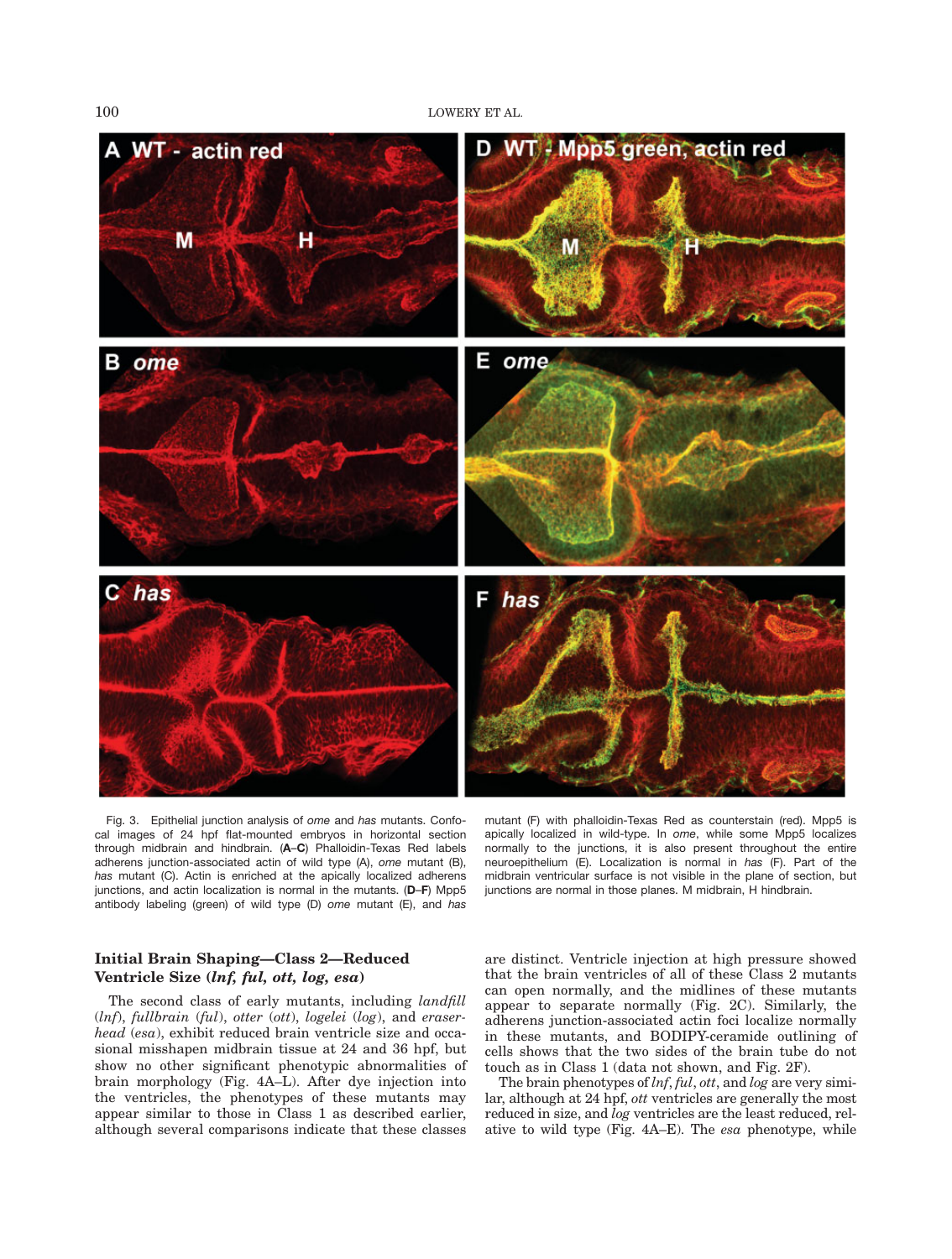

Fig. 4. Brain ventricle injections and antibody labelings for reduced ventricle size Class 2. Dorsal views of living, anesthetized embryos are shown, anterior to right, at 22 hpf (A-F) and 36 hpf (G-L) with brightfield microscopy. Ventricles are injected with rhodamine–dextran. The brain ventricles of Inf (B,H), ful (C,I), ott (D,J), log (E,K), and esa (F,L) are all similarly reduced compared to wild-type (A,G). (M–R) Dorsal views of 36 hpf hindbrain flatmounts, anterior is to the top, after labeling with the RMO44 Ab (reticulospinal neurons) shows reduced number of cell bodies and axons in Inf (N), ful (O), ott (P), and log (Q), compared to wild-type (M), although esa (R) appears similar to wild-

similar to the others in ventricle size reduction, is more variable (Fig. 4F,L) and is occasionally accompanied by additional brain and body phenotypes, which do not occur elsewhere in this class. These abnormalities include gastrulation defects (data not shown), which sometimes result in a twisting of the brain tissue (not shown).

Since the phenotypes of ott, ful, lnf, and log appear similar, complementation crosses were performed between them. Three individual crosses of log and ott heterozygote carriers resulted in 100% wild-type embryos ( $N = 154$ ), demonstrating that log and ott do complement each other genetically. Crosses of all other mutant combinations also showed genetic complementation, indicating that each of these corresponds to a distinct locus. This is in contrast to a note added in the

type (M). (S–X) Dorsal views of 30 hpf hindbrain flatmounts, anterior is to the top, after labeling with the zn8 Ab (hindbrain commissural neurons) shows various levels of reduced commissures in Inf (T), ful (U), ott (V), and log (W), although esa (X) is indistinguishable from wild-type (S). (Y,Z) Lateral views of 36 hpf forebrain and midbrain flatmounts, anterior is to the left, dorsal is to the top, after labeling with acetylated tubulin Ab, which identifies the early axon scaffolds, shows that esa axonal pathfinding is severely disrupted, with the axons having a "feathered" appearance rather than fasciculating normally (Z), compared to wild-type (Y).

proof of (Schier et al., 1996) indicating that logelei does not complement ott.

We observed that the brain phenotypes of this mutant class resembles that of the mutants motionless (Guo et al., 1999) and kohtalo (Hong et al., 2005), which both have mutations in med12, a subunit of the mediator complex (Hong et al., 2005; Wang et al., 2006). A complementation cross between mot and ott resulted in 14 mutants (21%) and 54 wild-types (79%), suggesting that ott and mot are allelic, although the specific mutation in the ott mutant has not yet been reported. What role does the mediator complex play during development, and what could be responsible for the ott brain morphology phenotype? The mediator complex is a multiprotein complex that regulates transcription by acting as a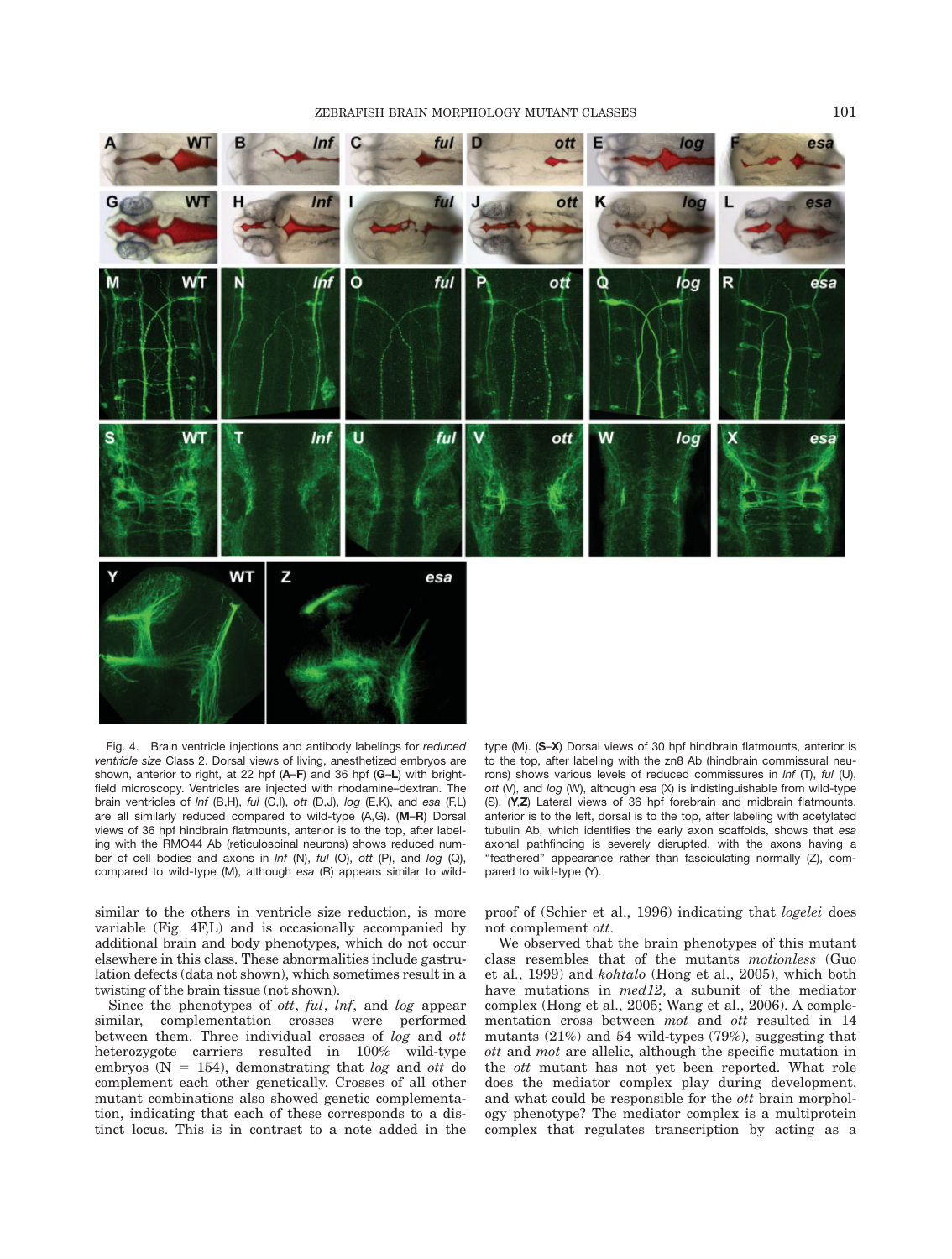

Fig. 5. Brain ventricle injections and neuronal antibody labelings for MHB abnormalities Class 3. Dorsal views of living, anesthetized embryos are shown, anterior to right, at 22 hpf (A–C) and 36 hpf (D–F) with brightfield microscopy. Ventricles are injected with rhodaminedextran. At 22 hpf, both sly and gup (B,C) show an abnormal midbrain–hindbrain boundary. By 36 hpf, the sly and gup (E,F) boundary region has mostly recovered compared to WT (D), although the forebrain and midbrain ventricles are not as large as in WT. The ventricles of WT are labeled for comparison. F: forebrain ventricle, M: midbrain ventricle, H: hindbrain ventricle. (G–I) Dorsal views of 36 hpf hindbrain flatmounts, anterior is to the top, after labeling with the RMO44 Ab

(reticulospinal neurons) shows disruption in axon pathfinding in both sly (H) and gup (I), compared to wild-type (G). (J-L) Dorsal views of 30 hpf hindbrain flatmounts, anterior is to the top, after labeling with the zn8 Ab (hindbrain commissural neurons) shows reduced commissures and disruption in axon pathfinding in both sly (H) and  $gup$  (I), compared to wild-type (G). (M–O) Lateral views of 36 hpf forebrain and midbrain flatmounts, anterior is to the left, dorsal is to the top, after labeling with acetylated tubulin Ab, which identifies the early axon scaffolds, shows that sly axonal pathfinding is disrupted (N), although gup (O) looks similar to wild-type (M).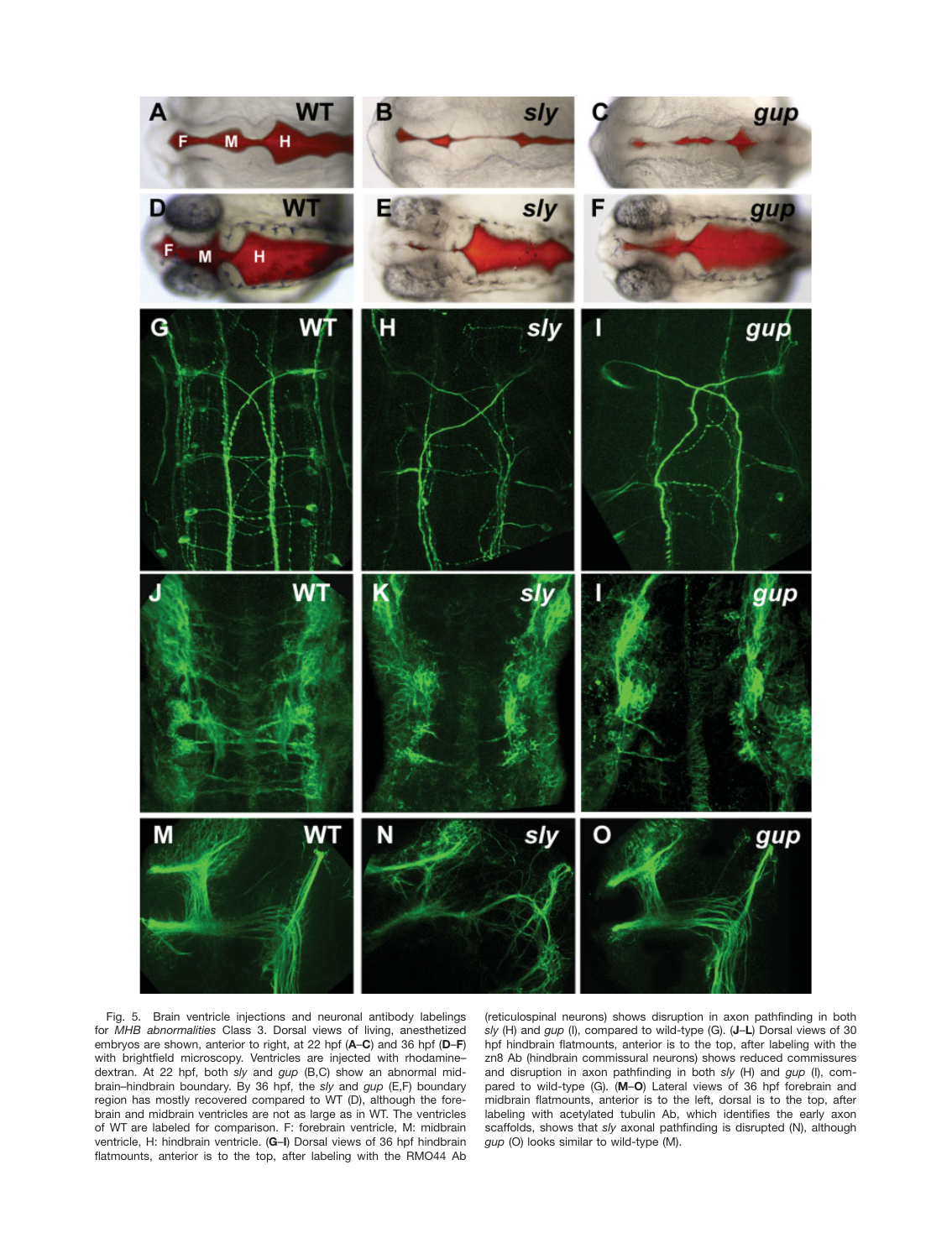

Fig. 6. Brightfield microscopy images of absence of lumen inflation mutant Class 4. Dorsal views of living, anesthetized embryos are shown, anterior to right. Wild-type embryos at 22 hpf (A) and 30 hpf (C). While the snk mutant at 22 hpf (B) has no visible ventricles and

bridge between DNA-binding transcription factors and RNA polymerase II (Conaway et al., 2005). Several mediator subunits, including med12, possess gene-specific activity (Yoda et al., 2005; Rau et al., 2006; Loncle et al., 2007), and med12 has been shown to interact with beta-catenin and transduce Wnt signaling (Kim et al., 2006). In the zebrafish *med12* mutant, the morphogenesis of many organ systems are affected as tissue extension, cell movements, and generation of tissue architecture are disrupted in various tissues (Hong et al., 2005). Interestingly, polymorphisms of the *med12* gene in humans are associated with an increased risk for schizophrenia (Philibert et al., 2007), a disorder which is correlated with abnormal brain structure and increased ventricle size (Antonova et al., 2004; Crespo-Facorro et al., 2007).

Zebrafish mutants deficient in med12 display specific neuronal defects, though not all neurons are affected (Guo et al., 1999; Wang et al., 2006). We find that  $lnf$ , ful, and ott all show strong defects in the hindbrain axons, with reticulospinal and commissural neurons reduced or missing (Fig. 4N,P,T–V), although the early axon scaffolds in the forebrain and midbrain look normal (not shown). The log mutant has reduced commissural neurons (Fig. 4W) but all others appear normal (Fig. 4Q and not shown). The esa mutant phenotype is different than the others in that the reticulospinal and commissural neurons appear normal (Fig. 4R,X), but the axons in the forebrain and midbrain are severely (but variably) affected, having a ''feathered'' appearance (Fig. 4Z).

# Initial Brain Shaping—Class 3—Midbrain– Hindbrain Boundary Abnormalities (sly, gup)

We defined Class 3 mutants as those which showed MHB abnormalities, in addition to reduced ventricles.

thus ventricles are not injected with dye, by 30 hpf (D), there are small ventricles in which dye can be injected, showing smaller but relatively normal shaping. F, forebrain ventricle; M, midbrain ventricle; H, hindbrain ventricle.

Two mutants were placed into this class: *sleepy* (*sly*) and grumpy (gup). In these mutants, all brain ventricles are reduced in size compared to wild-type at 22 hpf (Fig. 5B,C). Additionally, the MHB appears abnormally shaped, in particular, the MHB fold that occurs by 22 hpf does not form normally (Fig. 5B,C), although by 36 hpf, MHB shape and hindbrain ventricle size are partially recovered (Fig.  $5E, F$ ). The sly and  $gup$  loci both encode components of the extracellular matrix (ECM) proteins, laminin gamma1 and laminin beta1, respectively. These genes have previously been shown to play a number of roles during zebrafish developmental processes including notochord differentiation (Parsons et al., 2002), retina morphogenesis (Biehlmaier et al., 2007), blood vessel formation (Pollard et al., 2006), and retinotectal axon pathfinding (Karlstrom et al., 1996). As laminin in the basement membrane outlines the brain epithelium (data not shown), we hypothesize that loss of laminin in the basement membrane results in the inability to undergo normal brain epithelium shaping processes, particularly at the MHB (Gutzman et al., 2008).

Consistent with the previously reported role of laminin during axon guidance, we observed that the hindbrain reticulospinal neurons are disrupted in both mutants (Fig. 5H,I), as are the commissural neurons (Fig. 5K,L). Although the early axon scaffolds in the forebrain and midbrain are disorganized in the sly mutant (Fig. 5N), they are virtually indistinguishable from wild-type in the *gup* mutant, suggesting that  $\frac{g}{\mu}$  lamb1 function is not essential for axonogenesis (Fig. 5O). It is possible that the mechanisms by which the axon defects arise in the sly and gup mutants are distinct from those regulating brain morphology.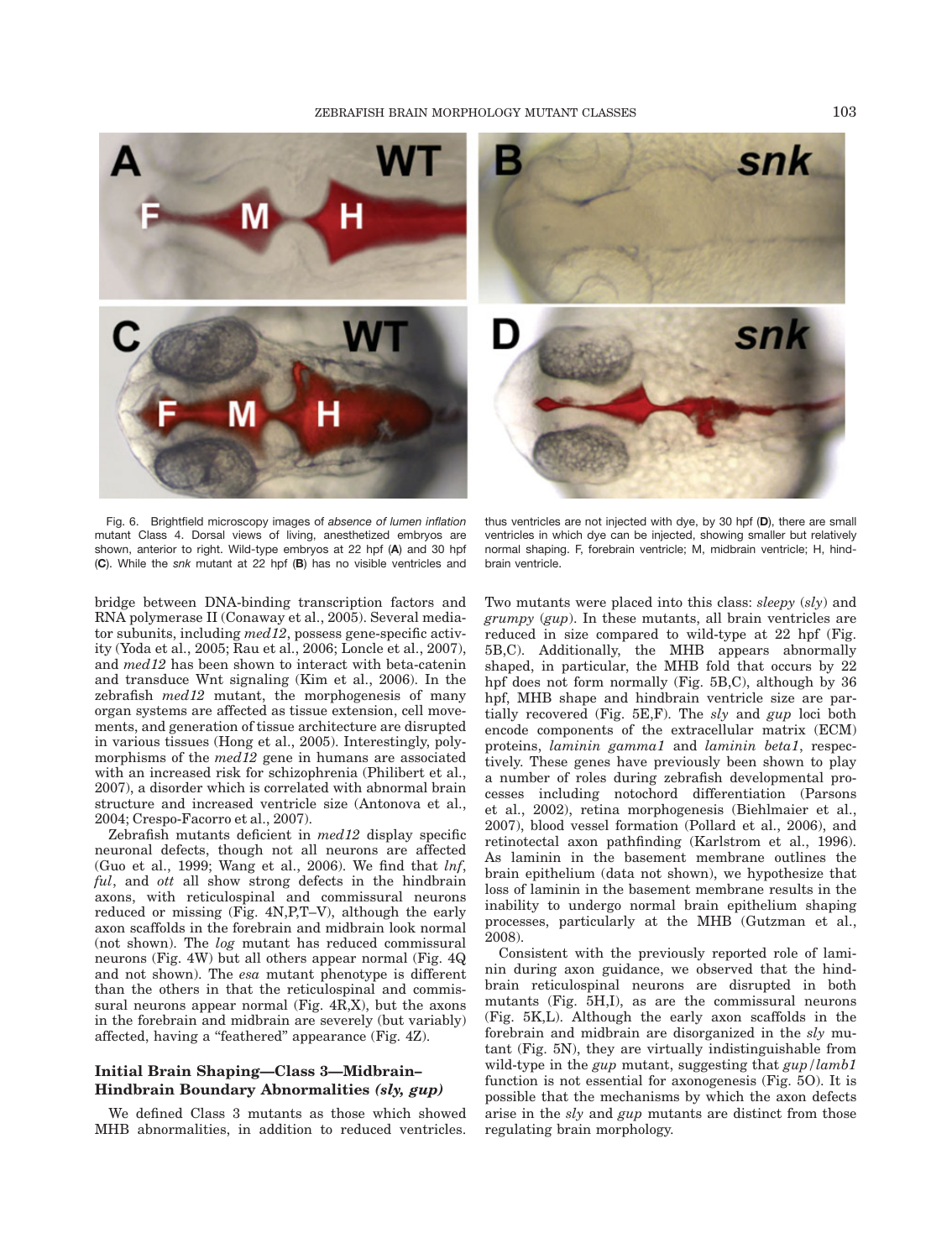

Fig. 7. Later brain ventricle expansion class. Lateral views of living, anesthetized embryos are shown, anterior to right, at 28 hpf, with brightfield microscopy. The vip mutant shows reduced hindbrain ventricle height (B, red bracket) compared to wild-type (A). The nat mu-

# Initial Brain Shaping—Class 4—Absence of Lumen Inflation (snk)

One mutant was in a class by itself, based on its unique phenotype. The snakehead  $(snk)$  mutant lacks visible brain ventricles at 22 hpf by brightfield microscopy (Fig. 6B), and thus we did not perform ventricle dye injection at this stage. By 30 hpf, however, small ventricles are visible (Fig. 6D), and dye injection shows that snk brain morphology is similar to wild-type, with normal hingepoints indicative of normal brain morphogenesis. However, upon injection, all three ventricles are much smaller than normal. snk corresponds to a mutation in the  $atpla1$  gene, encoding a  $Na<sup>+</sup>K<sup>+</sup>$  ATPase alpha subunit (Lowery and Sive, 2005). This pump is likely required for embryonic CSF secretion by creating an ionic gradient across the membrane, which results in water flow into the luminal space (Lowery and Sive, 2005). It is likely that the absence of fluid inside the brain ventricles leads to the snk brain phenotype (Lowery and Sive, 2005). At the stages analyzed, we detected no obvious abnormalities in the neuronal populations examined (Table 1 and data not shown).

## Later Brain Ventricle Expansion Mutants

In addition to the 13 early brain shape mutants described earlier, three brain morphology mutants, viper

tant shows more severe brain ventricle height reduction (C, red bracket). The wis mutant also shows significantly reduced hindbrain ventricle height (D, red bracket), in addition to reduced pigmentation and other brain morphology abnormalities not shown in this figure.

(vip), natter (nat), and whitesnake (wis) show only later defects in brain morphology. All three display normal brain ventricles at 22 hpf (data not shown), although by 28 hpf, it is apparent that the dorsoventral height of the hindbrain ventricle is reduced (Fig. 7B–D, bars). All three also lack heartbeat and circulation. It was previously shown that circulation is required for later brain ventricle expansion (Schier et al., 1996; Lowery and Sive, 2005), and thus, it is possible that the brain defects of these mutants are secondary to a lack of circulation. As the vip mutant shows no phenotypes other than reduced brain ventricle height and lack of heartbeat/circulation, and as the brain phenotype is similar to that of the silent heart mutant corresponding to a cardiac-specific troponin (Lowery and Sive, 2005), it is possible that the brain phenotype of this mutant is solely because of lack of circulation.

Conversely, the nat brain defect is more severe than the vip phenotype (compare Fig. 7B,C), and it is likely that the brain phenotype of this mutant is due to brainspecific effects as well as lack of circulation. The nat mutant corresponds to the fibronectin gene  $fn1$ , a component of the ECM, indicating that the ECM is essential for normal brain morphology, consistent with the requirement for laminin function (Class 3 mutants, Fig. 5) for initial brain shaping. However, the phenotypes of the laminin mutants sly and gup are different from nat, and appear earlier. This indicates that not all ECM com-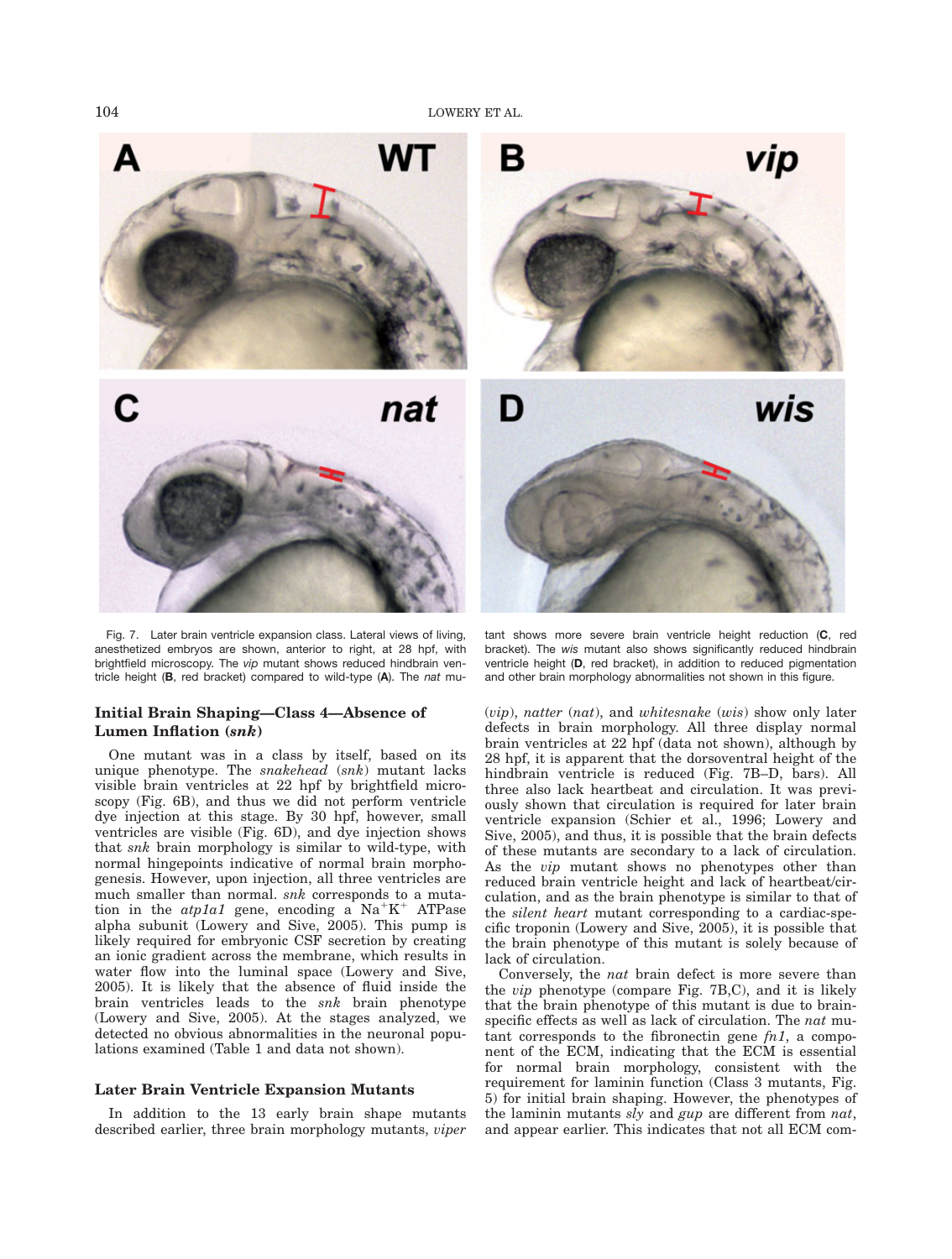

Fig. 8. Gene functions required for early brain morphogenesis. Processes involved in initial brain shaping and inflation include midline separation (requiring epithelial integrity/junctions), other mechanisms affecting brain morphology (requiring transcription, among other unknown factors), midbrain–hindbrain boundary formation (requiring extracellular matrix), and brain lumen inflation (requiring  $Na^+$  K<sup>1</sup> ATPase activity). Later brain ventricle expansion requires the extracellular matrix in order to maintain normal ventricle height, as well as splicing/transcription, which contributes to normal brain morphology. F, forebrain ventricle; M, midbrain ventricle; H, hindbrain ventricle.

ponents are required at the same time or that the maternal contribution of fibronectin persists longer than that of laminin proteins.

The wis mutant has abnormalities in other aspects of embryonic brain morphology (not shown) in addition to the reduction in brain ventricle height (Fig. 7D), and further analysis of this mutant and its corresponding gene, sfpq, is described elsewhere (Lowery et al., 2007). This mutant has defects in neural development accompanied by increased cell death (Lowery et al., 2007), and these abnormalities may later result in abnormal brain morphology.

### **SUMMARY**

Analysis of brain morphology mutants has allowed us to define several steps and corresponding gene functions required for brain morphogenesis (Fig. 8). Processes involved in initial brain shaping include midline separation, brain lumen inflation, MHB formation, and other mechanisms affecting brain morphology. Midline separation requires epithelial integrity and the apical junction components, mpp5, prcki, and crb2. The transcription regulator med12, which can affect early neuronal development (Guo et al., 1999; Wang et al., 2006), also has an effect on early brain morphology. The MHB formation requires the ECM protein laminin, specifically the lamc1

and lamb1 genes which encode the gamma and beta chains, respectively, components of the laminin heterotrimer. Brain lumen inflation requires the  $Na^+$  K<sup>+</sup> ATPase, atp1a1. Later brain ventricle expansion requires the ECM protein fibronectin to maintain normal ventricle height, as well as the splicing/transcription factor sfpq, which contributes to normal brain morphology. There are certainly many more genes whose functions are required for brain morphogenesis, but were not identified in the mutant set we examined.

In conclusion, this detailed phenotypic characterization of 16 zebrafish brain mutants has enabled us to determine some of the various processes that are required for early brain morphogenesis. As embryonic brain ventricle morphology is conserved throughout the vertebrates, we suggest that these processes and their underlying mechanisms are also conserved.

#### ACKNOWLEDGMENTS

We thank members of the Sive Lab for helpful comments and Olivier Paugois for fish husbandry. We are very grateful to the Nusslein-Volhard lab for providing us with the snk, atl, wis, vip, and ott mutants, the Zebrafish International Resource Center for the zon, ful, log, esa, and lnf mutants, the Malicki lab for nok, has, and ome, and anti-Mpp5 antibody, the Zon lab for sly, the Hopkins lab for gup, and the Stainier lab for nat. The zn8 antibody developed by B. Trevarrow was obtained from the Developmental Studies Hybridoma Bank developed under the auspices of the NICHD and maintained by the University of Iowa, Department of Biogoical Sciences, Iowa City, IA 52242. This work was conducted utilizing the W.M. Keck Foundation Biological Imaging Facility at the Whitehead Institute.

## LITERATURE CITED

- Amsterdam A, Nissen RM, Sun Z, Swindell EC, Farrington S, Hopkins N. 2004. Identification of 315 genes essential for early zebrafish development. Proc Natl Acad Sci USA 101:12792–12797.
- Antonova E, Sharma T, Morris R, Kumari V. 2004. The relationship between brain structure and neurocognition in schizophrenia: a selective review. Schizophr Res 70:117–145.
- Bayer SA, Altman J. 2007. The human brain during the early first trimester. Boca Raton: CRC Press.
- Biehlmaier O, Makhankov Y, Neuhauss SC. 2007. Impaired retinal differentiation and maintenance in zebrafish laminin mutants. Invest Ophthalmol Vis Sci 48:2887–2894.
- Chitnis AB, Kuwada JY. 1990. Axonogenesis in the brain of zebrafish embryos. J Neurosci 10:1892–1905.
- Conaway RC, Sato S, Tomomori-Sato C, Yao T, Conaway JW. 2005. The mammalian Mediator complex and its role in transcriptional regulation. Trends Biochem Sci 30:250–255.
- Cooper MS, D'Amico LA, Henry CA. 1999. Confocal microscopic analysis of morphogenetic movements. Methods Cell Biol 59: 179–204.
- Crespo-Facorro B, Barbadillo L, Pelayo-Teran JM, Rodriguez-Sanchez JM. 2007. Neuropsychological functioning and brain structure in schizophrenia. Int Rev Psychiatr 19:325–336.
- Gilmore JH, van Tol JJ, Lewis Streicher H, Williamson K, Cohen SB, Greenwood RS, Charles HC, Kliewer MA, Whitt JK, Silva SG, Hertzberg BS, Chescheir NC. 2001. Outcome in children with fetal mild ventriculomegaly: a case series. Schizophr Res 48: 219–226.
- Gray H, Clemente CD. 1985. Anatomy of the human body. 30th American ed. Philadelphia: Lea and Febiger.